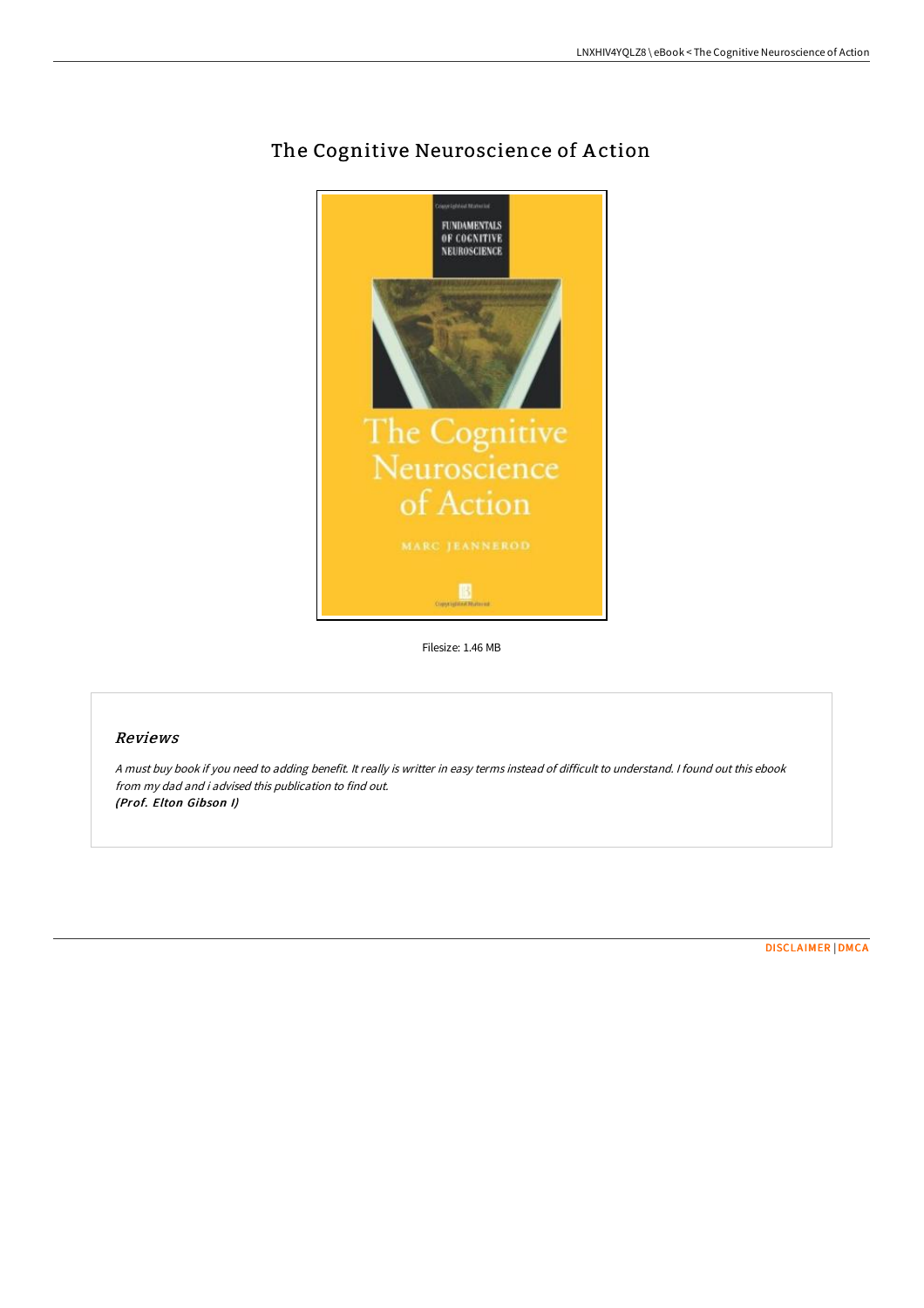## THE COGNITIVE NEUROSCIENCE OF ACTION



Wiley-Blackwell, 1997. Book Condition: New. Brand New, Unread Copy in Perfect Condition. A+ Customer Service! Summary: Part I: General Introduction:1.1. Action as a Coordination Problem.1.2. Internal Models and the Purpose of Actions.1.3. Motor Engrams.1.4. Outline.Part II: Neural Substrates for Object Orientated Actions:2.1. Visuomotor Coordination as a Dissociable Visual Function.2.1.1. The Two-Visual-Systems Hypothesis.2.1.2. Two Cortical Visual Systems.2.1.3. Visuomotor Channels.2.2 Neural Coding in the Visuomotor (dorsal) Pathway: Reaching Movements.2.2.1. Reaching Neurons in the Parietal Cortex.2.2.2. The Role of Motor and Premotor Cortex.2.3 Neural Coding in the Visuomotor (dorsal) Pathway: Grasping Movements.2.3.1. The Pattern of Grip Formation.2.3.2. Neural Mechanisms Involved in the Control of Visually Guided Grasping.2.3.2.1. Motor Cortex.2.3.2.2. Parietal Cortical Areas.2.3.2.3. Premotor Cortex Neurons.2.4. Predetermined Motor Patterns: The Schema Approach.Part III: Task-Dependent Representations for Action:3.1. Relevance of Neural Systems to Task-Dependent Representations of Action.3.1.1. Effects of Posterior Parietal Lesions on Object-Orientated Actions.3.1.2. Testing Object-Oriented Behavior.3.1.3. Two Illustrative Clinical Cases.3.2. Object-Oriented Behaviour in Lesions of the Ventral System.3.3. Brain Activity Mapping During Object-Oriented Actions.3.4. The Representation of Object-Oriented Actions.3.4.1. Classifying Object Attributes.3.4.2. The Frame of Reference Problem.3.5. Task Dependent Dissociations of Visumotor and Perceptual Responses.3.5.1. Motor Vs Perceptual Responses.3.5.2. Time-Based Dissociations.3.5.3. Implicit Functioning of Pragmatic Representations.3.5.4. The Semantic Penetration of Pragmatic Representations.3.6. A Note on Apraxia.Part IV: The Contribution of Mental Imagery to Understanding Motor Representations:4.1. Motor Imagery, A "First Person" Process.4.2. What is Represented in Motor Images.4.2.1. The Problem of the Representation of Time.4.2.2. The Representation of Motor Rules.4.2.3. Representation of Motor Constraints and Potentialities.4.3. Physiological Correlates of Mental Simulation of Movement.4.3.1. Muscular Activity.4.3.2. Autonomic Nervous System.4.3.3. Brain Activity.4.4. The EHects of Mental Training.4.5. Motor Imagery in Clinical Disorders of Movement and Action.Part V: Action Planning:5.1. A Cognitive Approach to Action Planning.5.1.1. Mental Chronometry Paradigms.5.2. A Neuropsychological Approach to Action Planning.5.2.1. Anatomical Connections of the Frontal Granular Cortex.5.2.2. Frontal Lobe Lesions in...

B Read The Cognitive [Neuroscience](http://bookera.tech/the-cognitive-neuroscience-of-action.html) of Action Online B Download PDF The Cognitive [Neuroscience](http://bookera.tech/the-cognitive-neuroscience-of-action.html) of Action